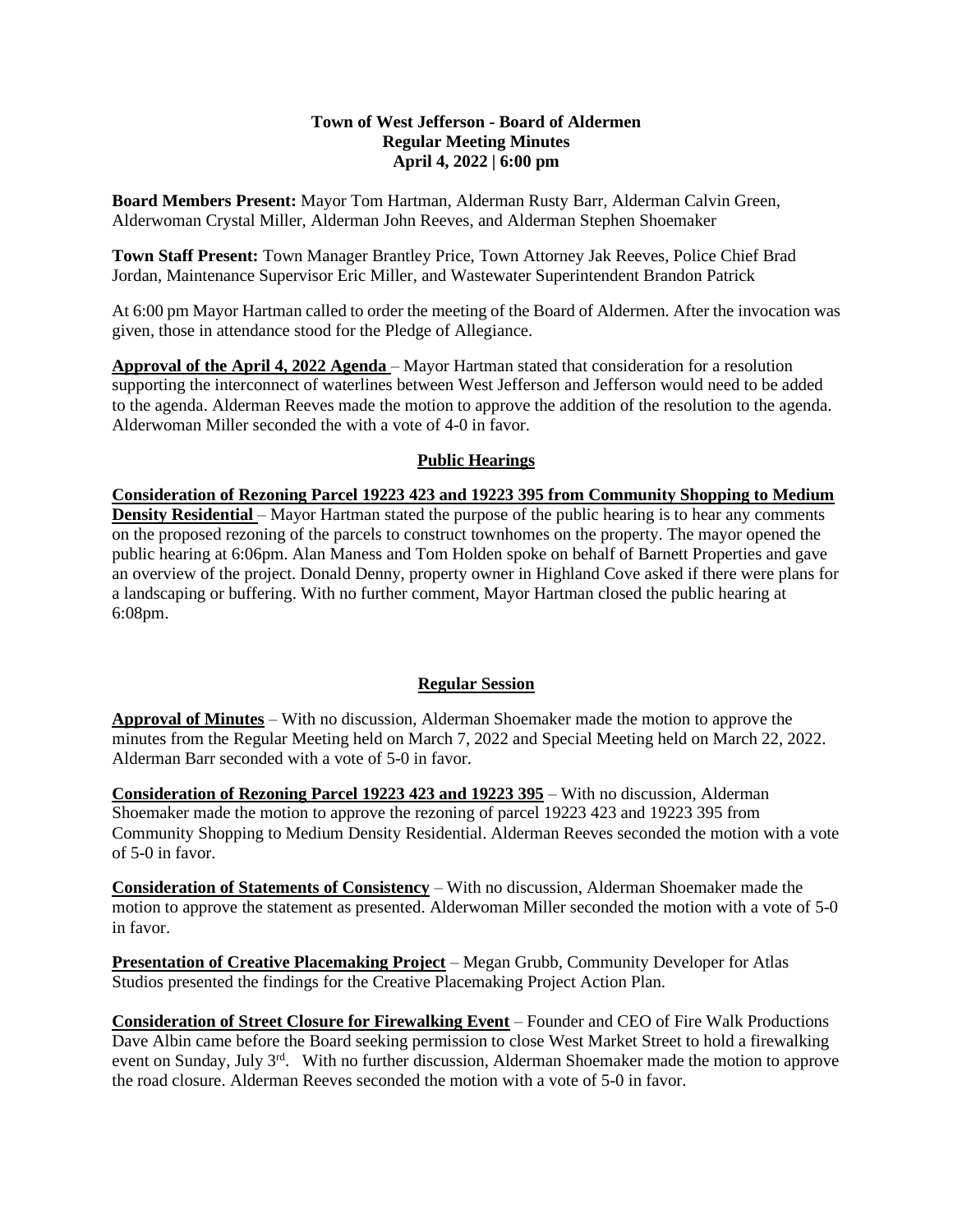**Consideration of Downtown Bike Tours –** Catherine Massey presented to the Board the idea of bike tours in downtown and the residential areas of West Jefferson. The rider would transport passengers and packages in a seat pulled behind a tricycle to the parking lots in town. Catherine also proposed the idea of using golf carts to carry passengers throughout town. The Board was in favor of the ideas but would like additional information. Catherine will return at the next meeting for approval.

**Consideration of ABC Appointment** – Mayor Hartman stated that Haskell McGuire's term on the ABC Board is set to expire but is willing to serve an additional term. With no discussion, Alderman Shoemaker made the motion to appoint Haskell McGuire to an additional term. The motion was seconded by Alderwoman Miller with a vote of 5-0 in favor.

**Consideration of Resolution for Waterline Interconnect** – With no discussion, Alderman Barr made the motion to approve the resolution as presented. Alderwoman Miller seconded the motion with a vote of 5-0 in favor.

**Consideration of Resolution for ARPA Grant Funds** – With no discussion, Alderman Barr made the motion to approve the resolution as presented. Alderwoman Miller seconded the motion with a vote of 5- 0 in favor.

**Discussion of Downtown Flower Baskets** – Local business owner, Todd Loy came before the Board to request additional flower baskets on the light poles on the southside of town and down East Second Street. The Board was in consensus to add 4 flower baskets at the intersection of Market Street and Jefferson Avenue and 4 baskets down East Second Street.

**Discussion of Board of Adjustment Date** – Mayor Hartman explained that a Board of Adjustment meeting date needs to be set. The Board agreed to meet Tuesday, April 19 at 5:30pm.

**Police Report –** Chief Jordan gave his report to the Board for the month of March. A total of 297 calls were dispatched through the communications center including 17 motor vehicle crashes, 13 larcenies, 3 damage to property, 6 fights, 21 drug cases, 27 minor citations, 2 DWI, and other miscellaneous calls. The Board thanked Chief Jordan for his report.

**Water and Wastewater Report –** Wastewater Superintendent Brandon Patrick gave his report to the Board. A total of 4.5 inches of rain were recorded for the month of March. A sewage leak was reported on Beaver Creek School Road where there was a hole found in the bottom of a forced main from the Beaver Creek pump station. A crew has been working to line the sewer lines and patch unused taps on North Jefferson Avenue, Wilton Avenue, and North Church Avenue. The filter plant is current running and producing 90,000 gallons per day. The water tank located on Water Tank Street is currently having the lines replaced as part of routine maintenance. The Board thanked Brandon for his report.

**Maintenance Report** – Maintenance Supervisor Eric Miller gave his report to the Board. A total 31 one call tickets, 1 water leak, and 2 sewer line issues. The meters have been raised in the alleyway so paving can be completed. The maintenance department has assisted with locating old taps in the sewer lines, have taken 10 trips to the landfill, and assisted with the roof at Hobby Barn. The board thanked Eric for his report.

**Town Managers Report** – Brantley Price, Town Manager gave his report to the Board. After cleaning and videoing the lines for repair, the crew from Granit Inliner have recommended for the town to complete 23-point repairs and line 1854 feet of 8-inch sewer lines. The sidewalk replacement on North Jefferson Avenue began today and will start on the sidewalk replacement in front of Town Hall in the next few weeks along with the sidewalk below the Tavern. Work is scheduled to begin on the aesthetics